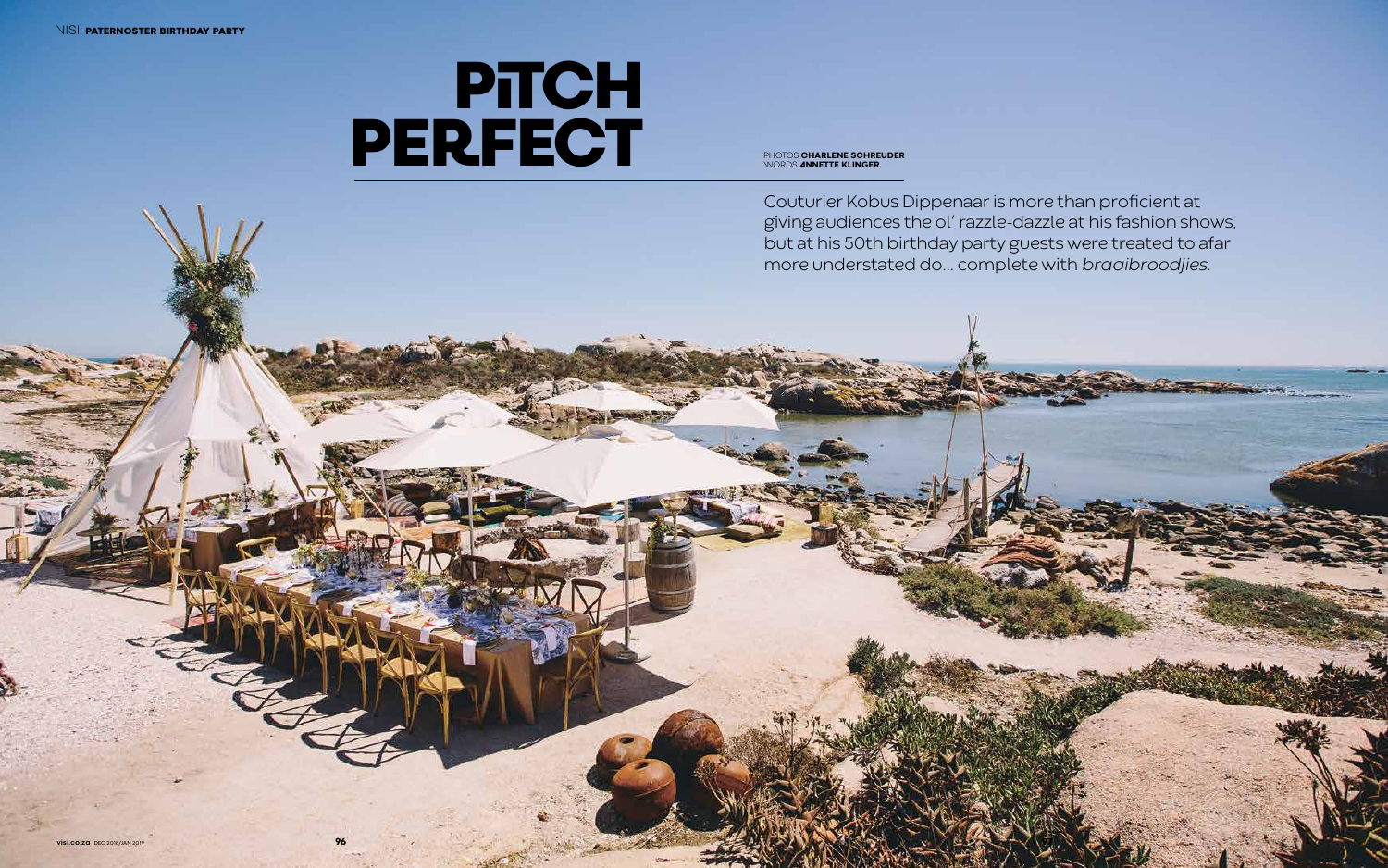the dab hand at tent construction (draped with swathes of ivory bridal fabric, no less). "When I told my friends I wanted to camp for my birthday, I got quite a few raised eyebrows, but when people found out it was going to be glamping, they were all over it!"

From the outset Kobus knew he wanted to have a destination birthday, where guests would arrive on Friday and head home – feet sore and voices happily hoarse – on Sunday. And he didn't want anything too over the top. "I've always loved the sea – it's where I work, live and play – and camping on the West Coast is something I grew up doing with my dad.

So when a friend and I went scouting for party locations, Sea Shack at Paternoster really spoke to me."

> As anyone who has ever gone away camping with friends knows, there's always a party tent, and in the case of this particular shindig it took the form of a beautiful canopy built on the morning of the big day by Kobus and his friends, including fellow fashion designer Hendrik Vermeulen.

ELIEVE it or not, I love camping – don't hold it against me!" says Kobus Dippenaar, couturier to the stars and, as it turns out, quite **"B**

> "Look, we're both boerseuns at heart, so if you give us a technical challenge we're in our element," says Kobus. Made according to a design he had finalised at home, the canopy was fashioned from poles that he'd had sawn at his local hardware store and two bolts of power mesh that had been ordered for one of his bridal gowns – only in the wrong colour.

> A quick forage yielded the pennygum and bluegum branches that Kobus ended up winding around the poles along with

fresh roses in what resembled a dramatic couture-esque headdress that would have fit right in at one of his fashion shows.

Even though Kobus is about as handson a party planner as they come, he was the birthday boy, so he decided to call in a little help from the professionals, who in this case happened to be some of his closest friends. Wedding and event coordinator Luke Krone was enlisted with bringing to life Kobus's brief of timeless elegance with a splash of whimsy. The axis around which the day party turned was two long trestle tables flanked by walnut cross-back chairs, sourced from urbantonic. The table decor was a happy marriage between unaffected and opulent: vintage Delft plates, gilded cutlery and crystal stemware by Two Birds; lace-edged napery by The Tablecloth Hiring Company; and loose arrangements of banksia and dusty miller leaves by Leipzig Floral Design.



ABOVE LEFT **Red feathers against classic white linen napkins from The Tablecloth Hiring Company made for simple yet impactful place settings.** ABOVE RIGHT **Vintage Delft plates were chosen to incorporate Kobus's favourite colour combo.** OPPOSITE **The brief was classic elegance with a hint of OTT opulence.**



## WELOVE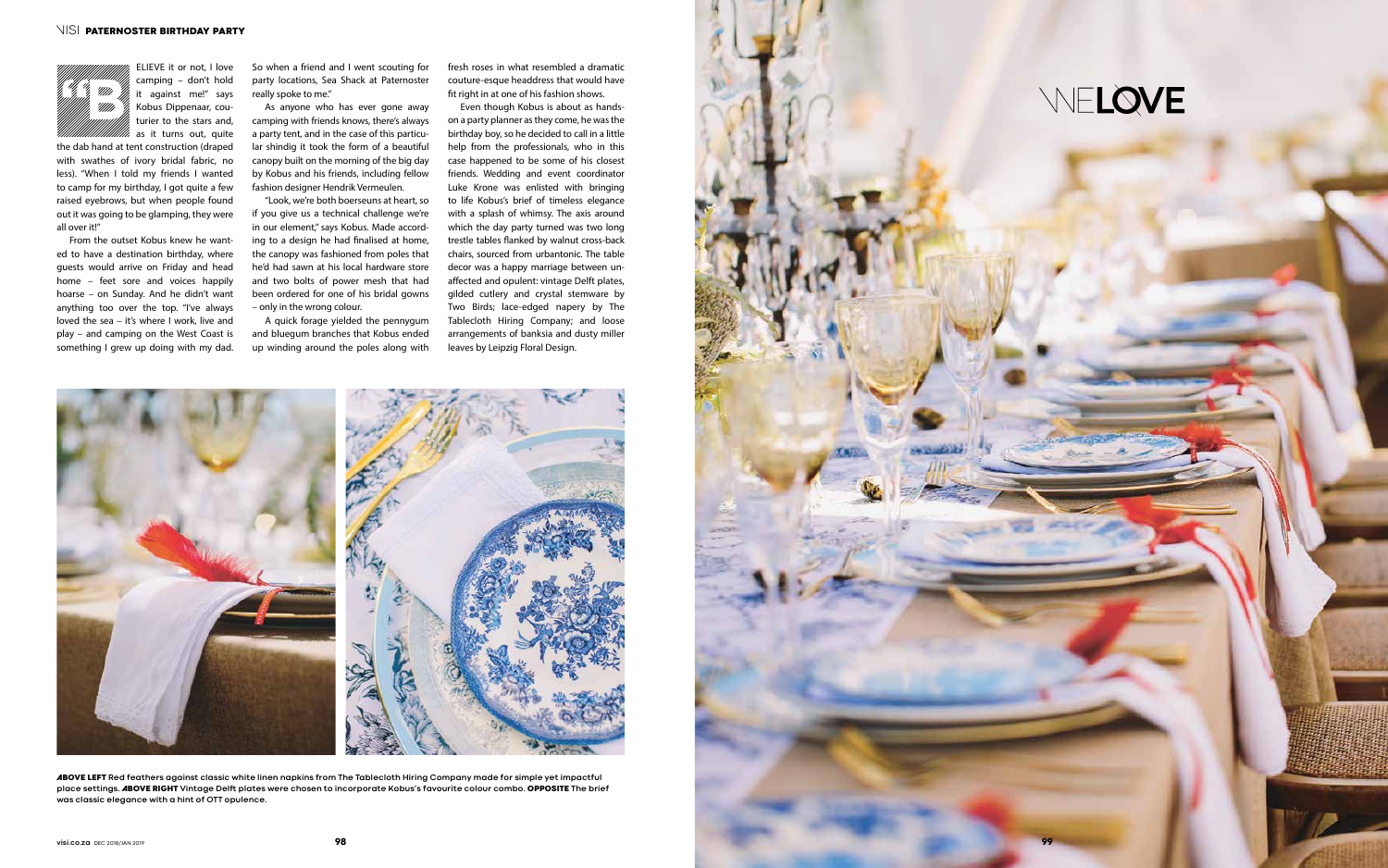As per Kobus's stipulation, it was a banquet of braaivleis. "I kept trying to convince him to do something fancier," says friend and caterer-for-the-day Karin Koch, "but he was adamant that everything should be as if he were braaiing for friends at home. So in the end there was an abundance of meat, braaibroodjies and potato salad!"

And so, in a scene straight from the last page of an Asterix comic, only infinitely more stylish, Kobus and his nearest friends and family feasted on meaty fare while sipping on fine wine and bubbly by the crateful, the peaks of the shacks and canopy creating their own magical rendition of the tiny Gallic village as the sun set over the Atlantic.

## ENTERTAINING AL FRESCO THIS SUMMER

*Kobus and friends weigh in with a few tips to make yours the most stylish soirée on the block.*

**Keep it simple:** "When it comes to a theme colour, pick one colour you like, then use it sparingly, balanced by neutrals," advises Luke.

**Keep it cool:** South African summers are killer, and outdoor entertaining will take it out of you – and your guests – if everyone's overheated before the canapés have arrived. Prioritise freezer space for ice above anything else, says Karin. "And remember the SPF 50 sunscreen and water!" adds Luke. **Keep searching:** Whether it's an unforgettable table centrepiece or fairy lights, Kobus says it pays to shop around. "My mother has amazing style, and her

advice to me has always been, 'Don't buy the first, most expensive thing that catches your eye. Keep looking until you find something beautiful, but which still comes in on budget.'''

**Keep calm:** Luke says it pays to have a plan B, lest an ill-timed shower or galeforce wind derail your outdoor do.

**After the meal was done, the dining table made way for pouffes and daybeds.**

## OPPOSITE, CLOCKWISE

FROM TOP LEFT **Kobus and friend Brigitte Willers; dogs in attendance dug the braaivleis menu; Kobus in good spirits; toasting the next 50; socialite Edith Venter is a client and friend; Kobus's mom made decorations out of vintage doilies for the occasion; Kobus's dad taking a breather; the eyecatching canopy threw some serious shade.**